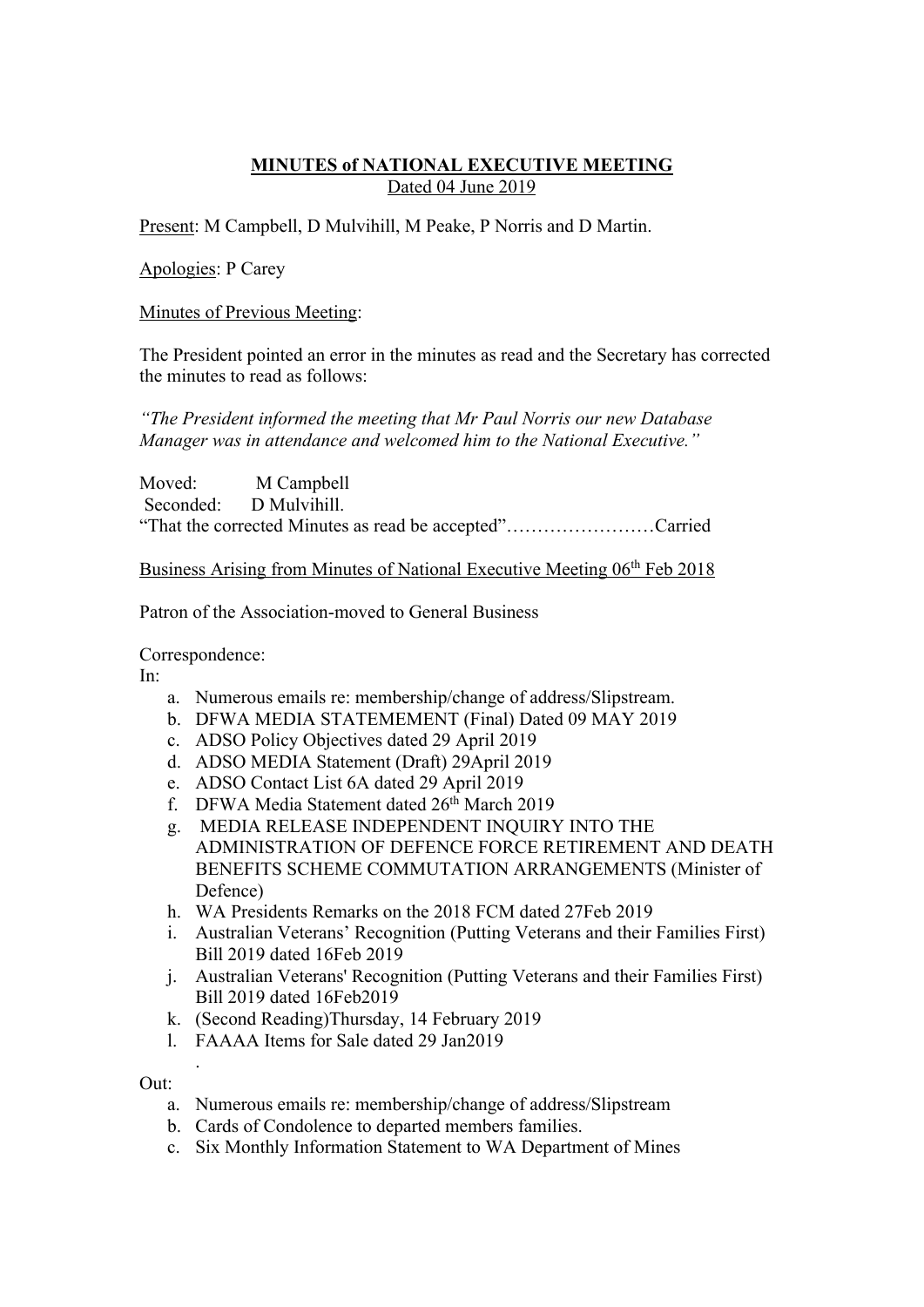#### **President's Report:**

The President presented his report which is attached at the end of these minutes Moved: D Martin Seconded: D Mulvihill "That President's Report be received"…………..Carried

#### **Treasurer's Report:**

The Treasurer's Report is attached at the end of these minutes

Moved; D Martin Seconded: M Peake "That treasurer's Report be received"…………..Carried

#### **Secretary's Report:**

The Secretary's Report is attached at the end of these minutes

Moved; M Peake Seconded: D Mulvihill "That Secretary's Report be received"…………..Carried

#### **Webmaster's Report**

The Webmaster's Report is attached at the end of these minutes

Moved; D Martin Seconded: D Mulvihill "That the Webmaster's Report be received"…………..Carried

#### **Database Manager's Report**

The Database Manager's Report is attached at the end of these minutes

Moved; D Martin Seconded: D Mulvihill "That the Database Manager's Report be received"…………..Carried

#### **General Business**

#### **Patron:**

The President asked the Executive as to whether they thought a Patron was necessary for the Association. The general feeling by the Executive was that having a Patron added a great deal of prestige to the Association.

The President then stated he was hoping to have the matter sorted in the near future.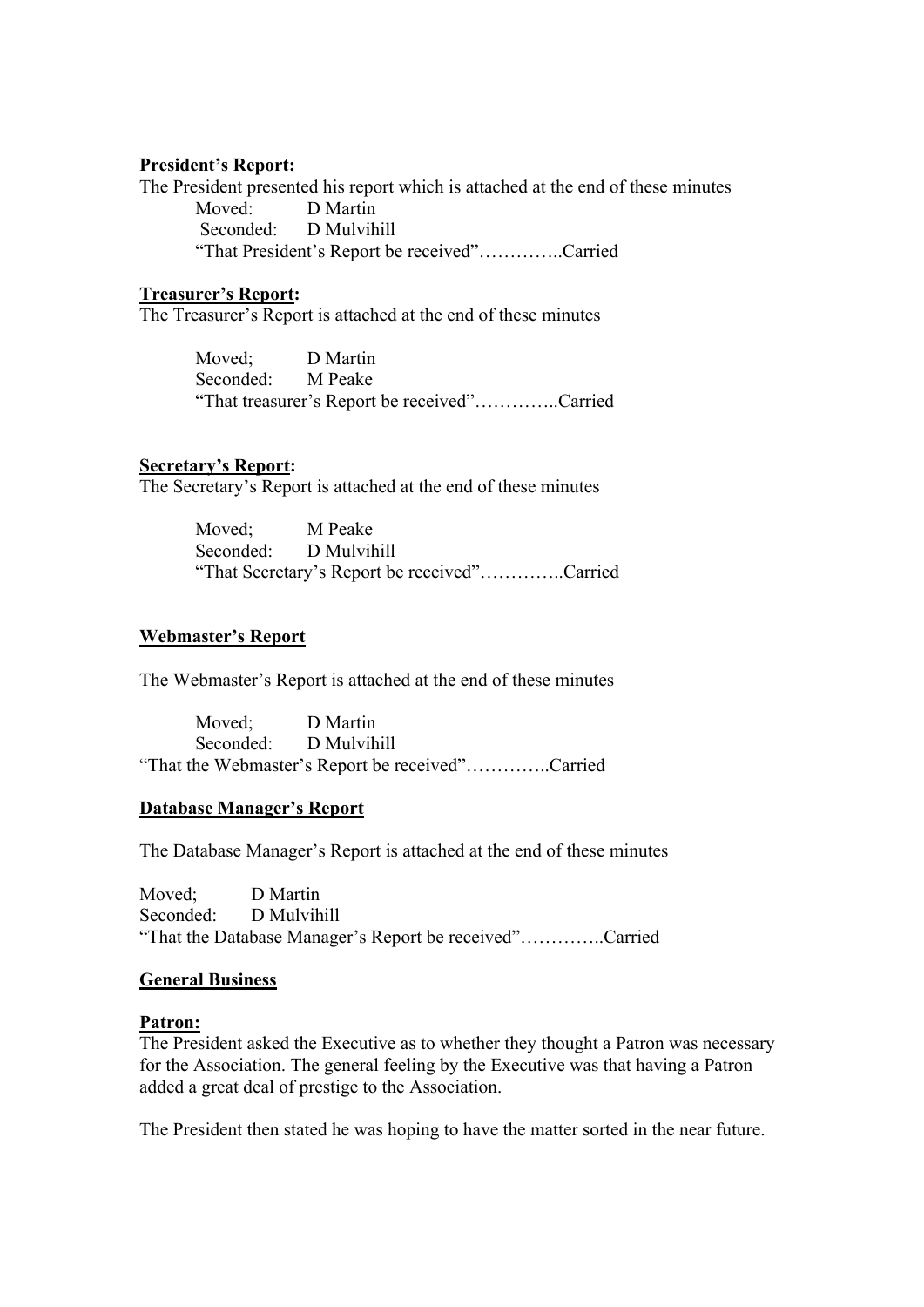## **Wall of Service Application Form**

Paul Norris asked if a change could be made to the Application form for the Wall of Service. The Secretary pointed out that the Wall of Service was controlled by the NSW Division (John Balzac is the Administrator) and he would need to be consulted. However the Secretary was sure that there would be no problem.

## **Australian Service Medal**

Marcus Peake raised the subject of the long-standing matter of the Australian Service Medal (CT) for those involved in Operation Bursa. By way of background, this application was started by Brett Dowsing and Ted Wynberg some years ago, to address the anomaly whereby conforming Army Aviation personnel are entitled to the Award but Fleet Air Arm members were not, even though the Operation was essentially identical. The application has been moving slowly towards a positive outcome but over the last year in particular has stalled, somewhere between Legal and Honours and Awards areas within Defence. He asked the President if he would be prepared to write to the CDF, who was supportive of the proposal when he was Chief of Army, to see if it could be moved forward.

The National President indicated he would be happy to consider a letter to CDF but would require a full background briefing before committing. Marcus said that he would talk to Brett Dowsing to get the latest advice on where the matter now rests and would advise the President in due course.

# **FCM 2019**

The Secretary informed the meeting that 2019 was an election year and all positions were declared vacant. He also informed the meeting that he and the Treasurer will not be standing for re-election

# **NEXT MEETING**

**Tuesday August 27th 3019**

**Venue; White Ensign Club (adjacent to the FAAA Museum) Time: 1000EST**

There being no further Business the meeting was closed by the President at 1130 **ESDST** 

**M Campbell R Martin President Secretary FAAAA FAAAA**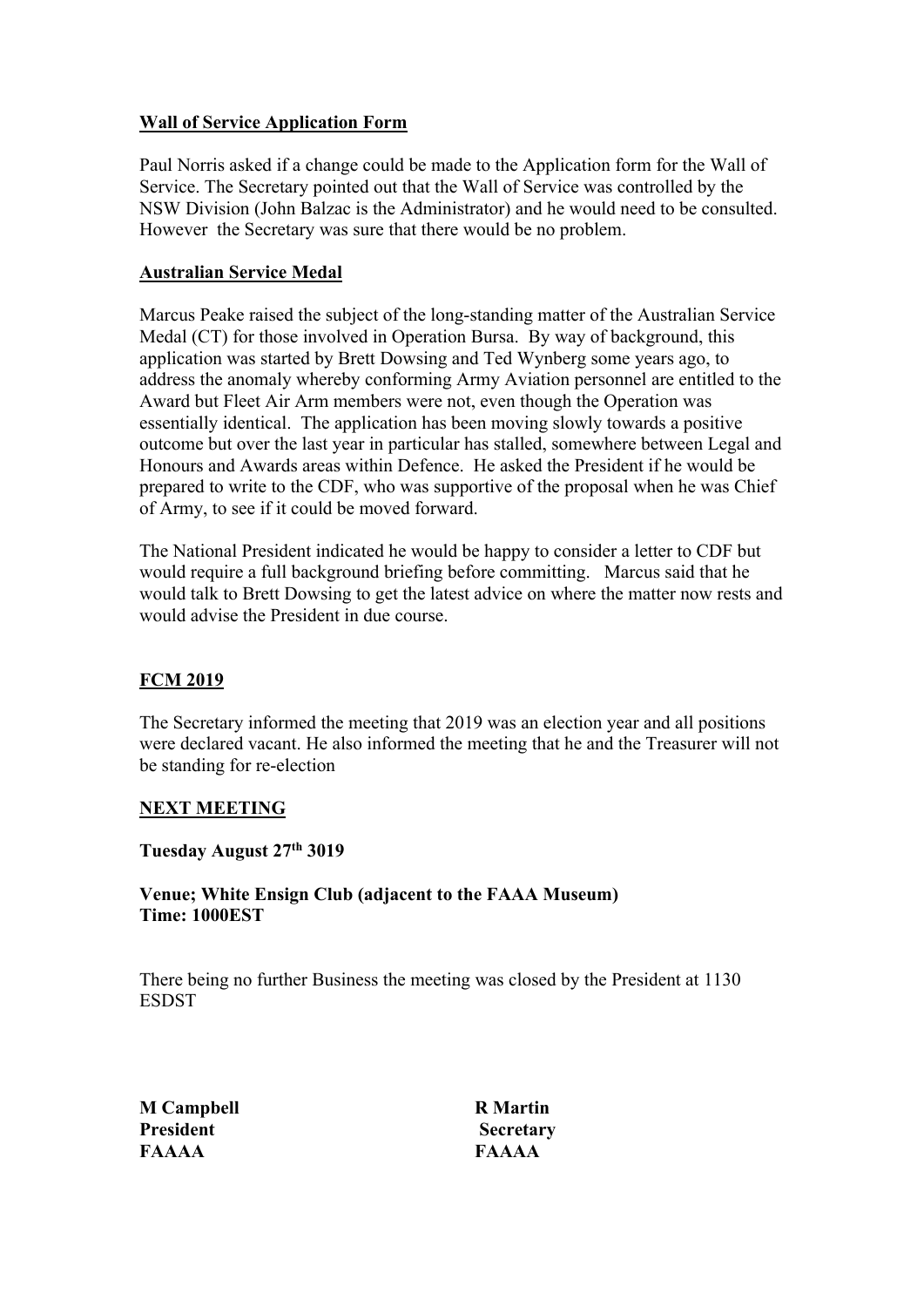### **Presidents Report – National Executive Meeting June 2019**

The Defence Force Welfare Association (DFWA), together with its partners in the Alliance of Defence Service Organisations (ADSO) has continued to debate the contents of the Productivity Commission's draft report into compensation and rehabilitation for veterans. I have made no further input, and am watching developments with interest. The military covenant matter has continued to be on the backburner. I shall advise if and when it returns to prominence.

I have finally managed to meet with Air Chief Marshal (retired) Mark Binskin on the matter of FAAAA Patron. In short, he wishes to remain a member of the FAAAA but has no desire to be our Patron. I have also had discussions with Vice Admiral (retired) Tim Barrett. I have not yet put a direct question to him, and the fact that he is still not a FAAAA member was an issue during the discussion, but will seek your thoughts on the subject at our meeting on Tuesday.

I will shortly meet with COMFAA, CDRE Dezentje on the matter of regular updates on FAA matters for the FAAAA membership. I shall advise on the success or otherwise of those discussions by email to the FAAAA Executive in due course.

Finally, I have recently met with Dr Karl James, the recently appointed Head of Military History at the Australian War Memorial in Canberra. Karl is interested in increasing the prominence of the FAA involvement in the Korean War at the Memorial which is excellent. I have urged him to include the FAA involvement in the Vietnam War (RANHFV) as well, however he is reluctant to expand the task at the moment. I shall keep you across developments in this area.

**M. G. Campbell RADM, RANR National President**

2 June 2019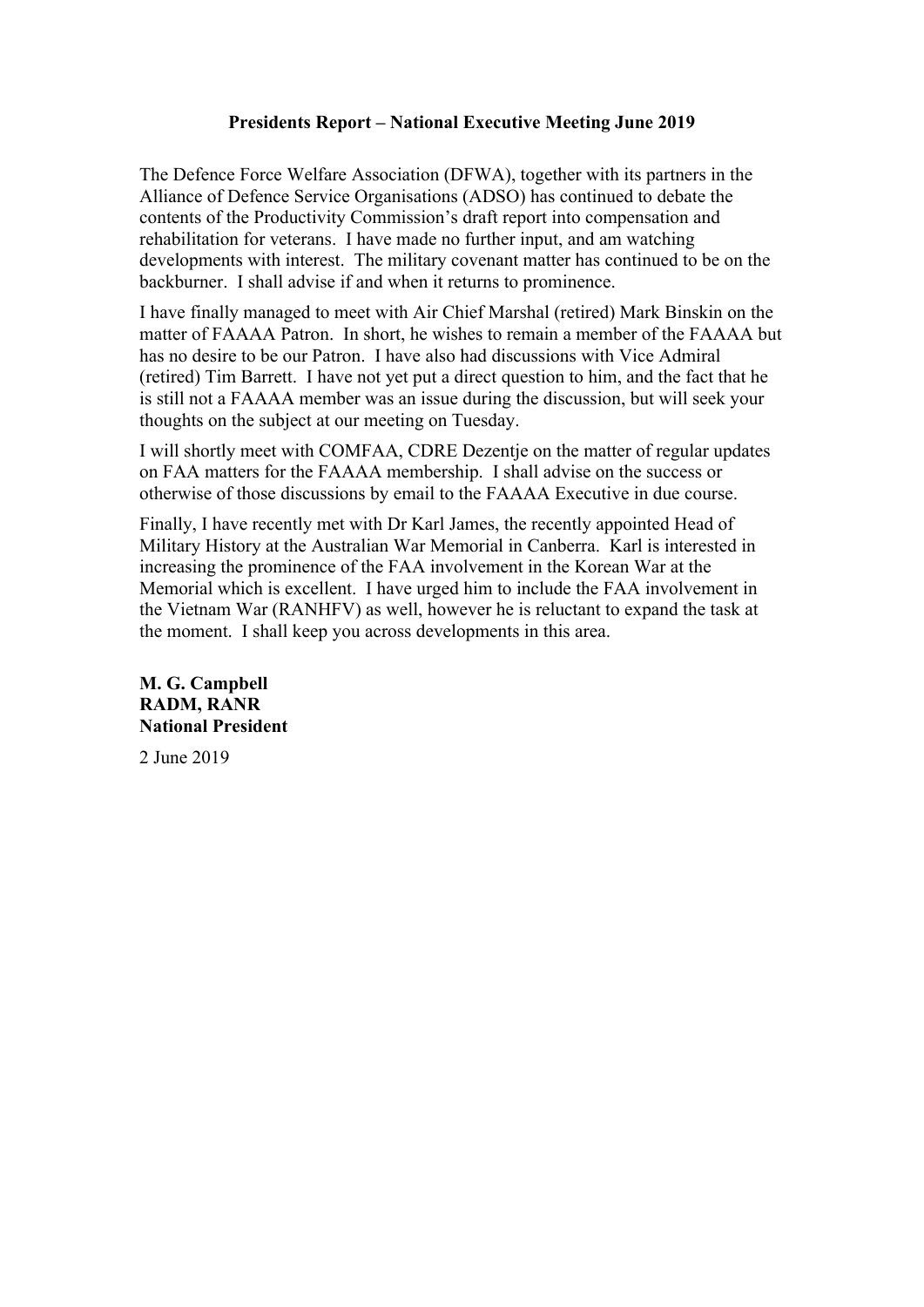## **NATIONAL Secretary's Report for EXECUTIVE MEETING dated 04 June 2019**

Cripes six months of another year have gone by already time seems to fly by as we get older.

Things have been fairly quiet since our last meeting

ANZAC Day has been and gone and was as usual well supported ,the Greenwell Point Dawn Service grows bigger every year and as one old member said the hill gets steeper and steeper.

As you have probably seen by our Web based newsletter "Flybys" we have a new editor for our quarterly magazine "Slipstream" namely Paul Shiels a member of the South Australian Division, by all reports Paul has been involved in the newspaper game over a number of years and we wish him well in his new role. Also I would like to thank Ron Batchelor for his tireless efforts as editor over the past few years may be he will give me a little peace now that he has time on his hands. I am also including with this report a short article on the current way we process Slipstream.

It is also worth noting that the Long standing President of the New South Wales Division Greg Wise retired at their recent AGM. Greg was replaced by Phil Carey and we wish him well in the position of President. Greg has done a tremendous job over the past decade presiding over at least 4 Reunions, the Wall of Service and he was instrumental in establishing the Wall of Honour. These are only a few of his achievements for the Association.

At the risk of repeating myself here is a reminder to the Executive that 2019 is an election year for our association and all positions on the National Executive are open for nominations Please note that nominations must be in accordance with Rule 14 of the FAAAA Constitution. I ask any current members who are standing for election or re-election to please inform me so that I can initiate their nominations.

On 25 March 2019 the Minister for Veterans Affairs announced an Independent Inquiry into the Administration of the DFRDB scheme. The Inquiry is to be undertaken by the Ombudsman. Since then the Ombudsman has initiated his 'own motion' or internal investigation which must be limited to the accuracy of information provided to DFRDB scheme members by scheme administrators, particularly in relation to commutation. The Ombudsman must be guided by what is in the legislation only. The Ombudsman has since then called for submissions from scheme members in relation to commutation.

Dick Martin National Secretary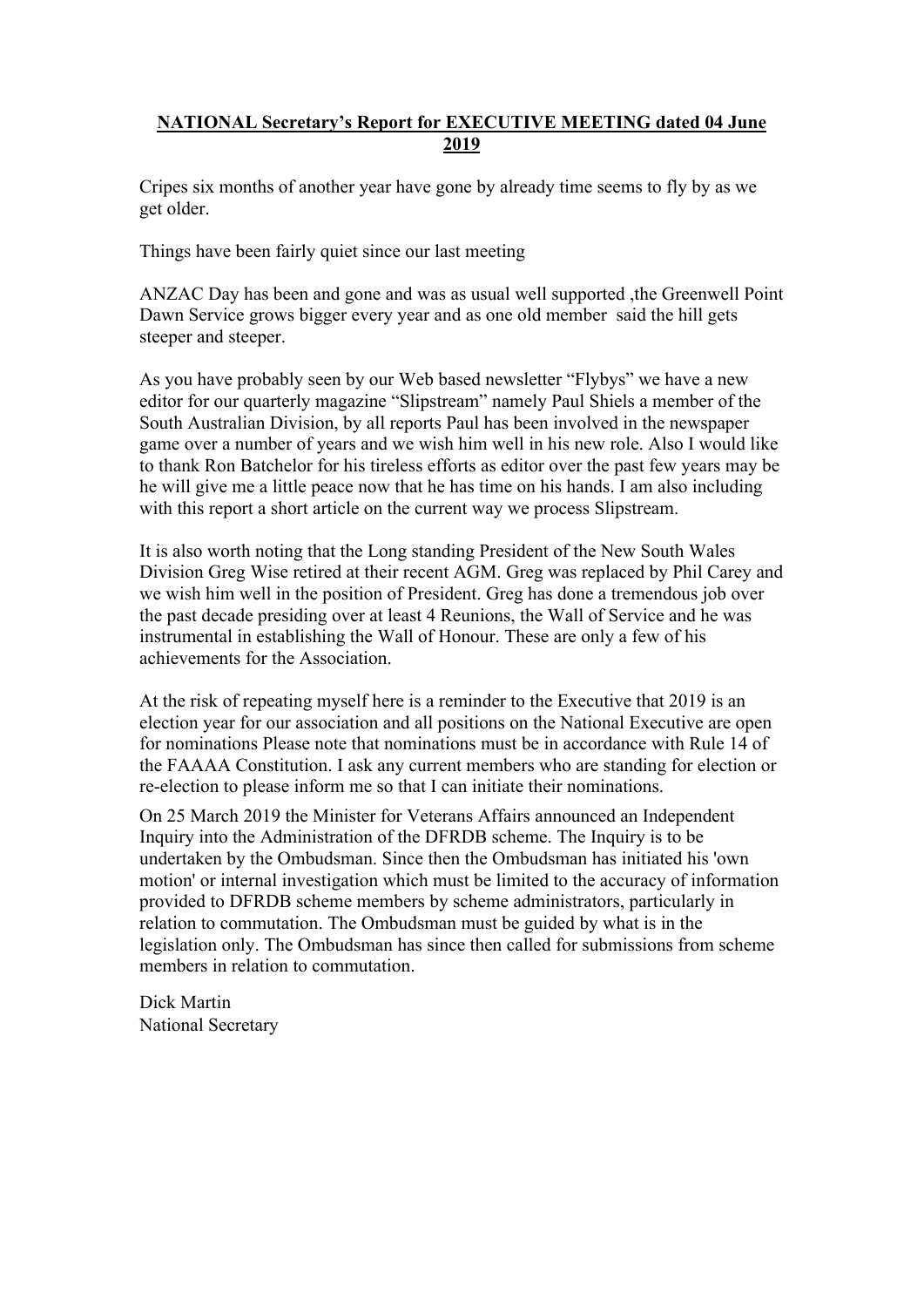# **FLEET AIR ARM ASOCIATION of AUSTRALIA**

## **BALANCE SHEET AS AT 04 June 2019 (in Aust Dollars) (cash basis)**

**Financial record has been removed from this website copy. Bone-fide financial members can request a full copy if they wish.**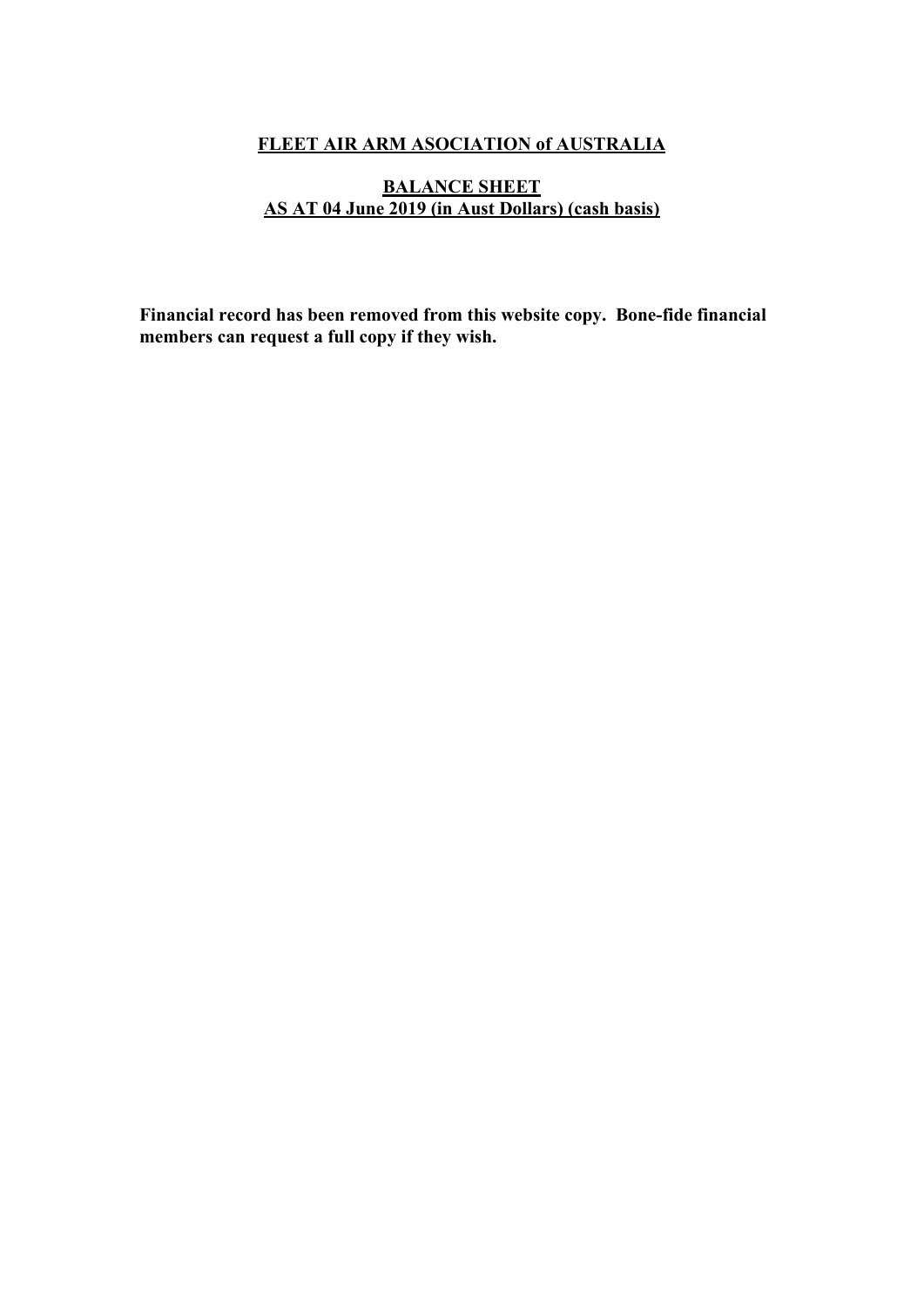### **Webmaster's Report for National Executive Meeting of 4 June 2019**

In response to the promise of a fuller 'Slipstream' by the new Editor, **Paul Shiels**, the webmaster has significantly scaled back his monthly newsletter 'FlyBy'. From now on it will only contain material that would not last up to a three month waiting period, or which is inter-connected with website articles.

The website remains highly stable with a greater than 99% availability rate over the year. We recently upgraded Servers to improve speed and to double our storage capacity to 10GB. This came at a premium: our server/maintenance contract for the current year is \$330.00, which reflects the 25% discount we attract as a 'non-profit' organisation. We also have annual Domain renewal of around \$30.00.

The reduction in work for 'FlyBy' will allow the webmaster to concentrate more on website content. To that end, he has been actively engaged in generating a new "Skyhawk Heritage" article to replace the existing, sadly deficient one. The expected release date is towards the end of June and the content will be very significant.

The webmaster also continues to provide support to **Paul Norris**, the Database Manager, on request. Paul has proven to be a highly effective DBM and is serving the FAAAA well.

Marcus Peake Webmaster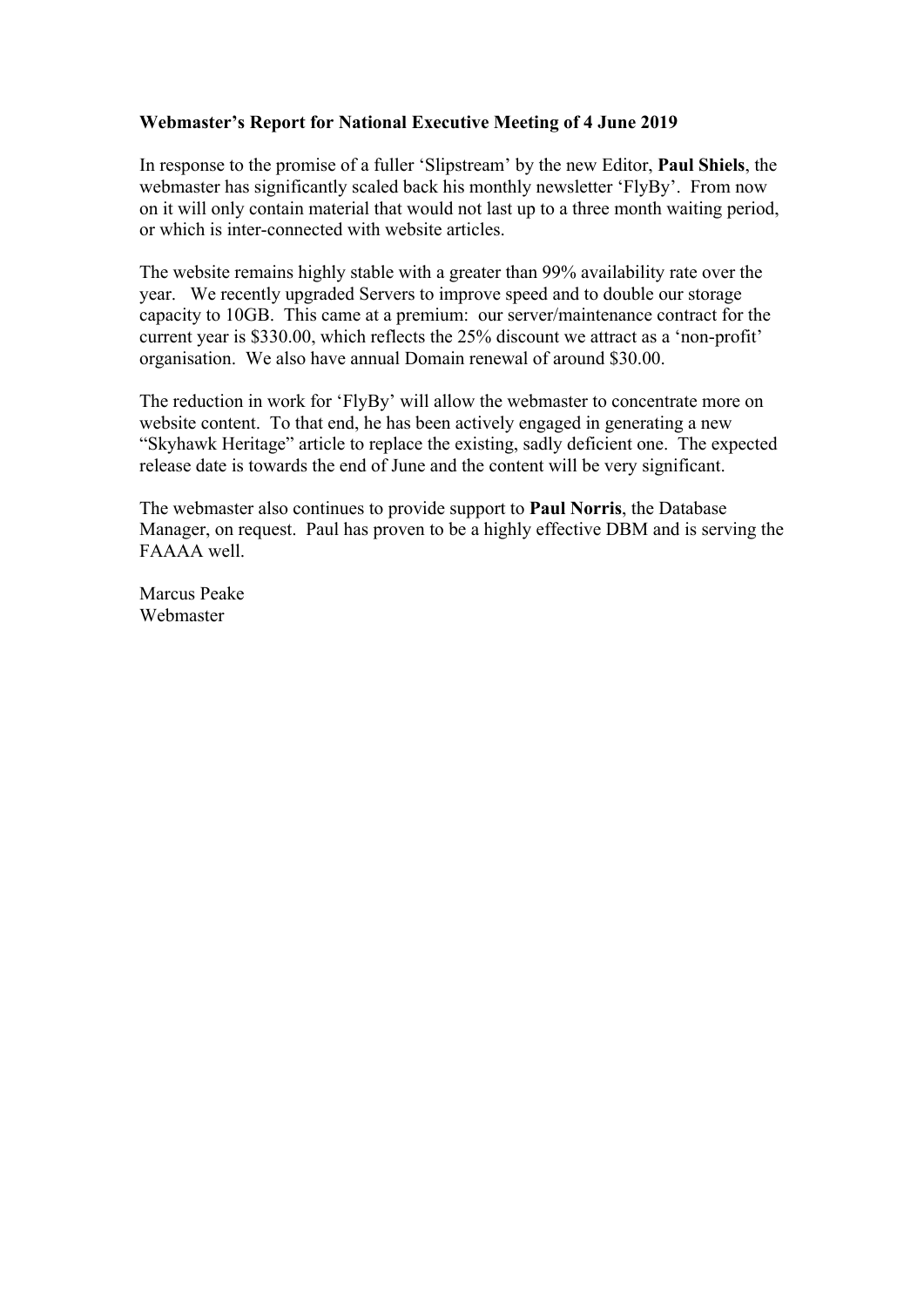## **National Membership Database Manger's Report for Executive Meeting 04 July 2019**

Membership Database Activities since Last Meeting

ln the period since the last Executive Meeting handover of management of the membership database from the Webmaster is considered complete, although Marcus still provides some mentoring as required, particularly on matters concerning the 'back end' functions of the database, such as Script amendments. The Database instruction Manual has also been updated and reissued, I am also happy to advise that I believe I have developed a good working rapport with all the State Division Secretaries.

ln conjunction with the Webmaster, I have been corresponding with the new Slipstream Editor and offered the facility of the membership database to send out an 'all members' email advising of the new Slipstream format and offering all members, both hardcopy and softcopy recipients, the opportunity to peruse the new online format for the June issue only- The email will also seek feedback on the new format and content. Members, particularly the current hardcopy recipients, would also be given the opportunity to change their delivery preference accordingly.

In early May, I forwarded up to date membership lists to all State Secretaries, with the exception of Tasmania, with a request that they advise what action was to be taken with regard to changing the status of those members who remained financial for 2019. To date:

- Sec. VIC. has advised that 1 member has resigned and the other 10 financial members are to have their memberships cancelled and all remaining members are financial.
- Sec. ACT has advised that three members were to be cancelled and all remaining members are financial.
- Sec. SA. and Sec. WA advised that they had meetings scheduled for late May where the status of financial members would be considered and I would be advised accordingly. At the time of writing this report, I am still awaiting such advice.
- Sec. NSW and Sec. QLD have advised that they were contacting all financial members and would advise me further. with respect to Sec. QLD, I am aware that he is currently stuck in WA following his spouse having undergone emergency hip surgery and I do not believe he has real-time access to his membership records, so I am not sure when I will get a definitive response from that quarter.
- All TAS DIV members are financial for 2019.

## **Membership Statistics**

Ln the period since the last meeting we have gained 16 new members, 8 of whom are Wall of Service {WOS} Plaque applicants and 2 are returning members. We have lost 4 members who are deceased, including one WOS applicant who unfortunately passed away in the period between submitting the WOS application and membership being processed.